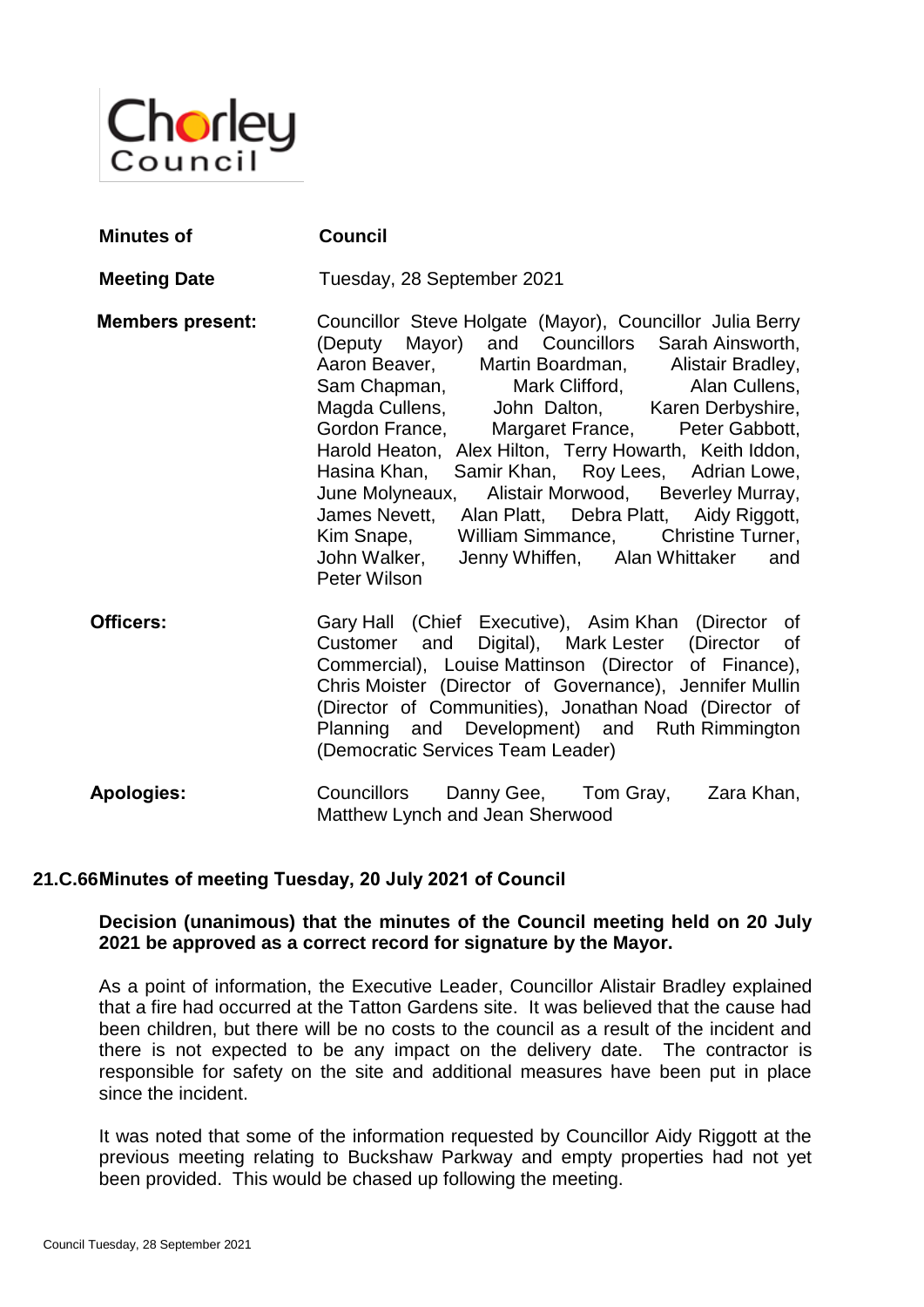# **21.C.67Declarations of Any Interests**

There were no declarations of interests received.

#### **21.C.68Mayoral Announcements**

The Mayor thanked all those who had attended his Civic Dinner and Civic Sunday.

The Mayor expressed his pride in welcoming the G7 Speakers Conference guests to Chorley.

### **21.C.69Public Questions**

There were no public questions for consideration.

#### **21.C.70Executive Cabinet**

Members considered a general report of the meeting of Executive Cabinet held on 16 September 2021.

Councillor Harold Heaton queried the figures for the performance relating to 'Processing of major planning applications'. The target is 80% and the performance is 56%. This is due to a staffing shortage and support required for the recent planning inquiries. The actual number of applications was low, which had the impact of skewing the figure slightly. It was noted that Councillor Bradley had presented the report at Executive Cabinet, rather than Councillor Wilson, as stated in the report.

The Executive Leader, Councillor Alistair Bradley proposed and the Deputy Leader, Councillor Peter Wilson seconded the **Decision that the report be noted.**

### **21.C.71Capital Budget Monitoring Report 1**

The Deputy Leader, Councillor Peter Wilson, presented the report of the Chief Finance Officer which sets out the overall financial position of the Council in respect of the capital programme as at 31 July 2021, highlighting key issues and explaining key variances over the first four months of the year, and provides an overview of various elements of the Council's Balance Sheet as at 31 July 2021.

In response to a query Councillor Peter Wilson advised that the debt position of the council, as at 31 July 2021 compared with 31 July 2020 is:

| Short term borrowing   | £1.904m  | £1.875m  |
|------------------------|----------|----------|
| Long term borrowing    | £59.758m | £61.662m |
| <b>Total Borrowing</b> | £61.662m | £63.537m |

It was noted that this is the maximum amount that may be required. There are times when the council can utilise its own reserves rather than borrowing.

Councillor Sam Chapman queried the debt position currently from when the Labour administration took control. It was noted that times have changed, in terms of different funding streams from the government having reduced. There is a need for the council to generate income for itself and a desire to invest in improvements to the town centre and to create jobs.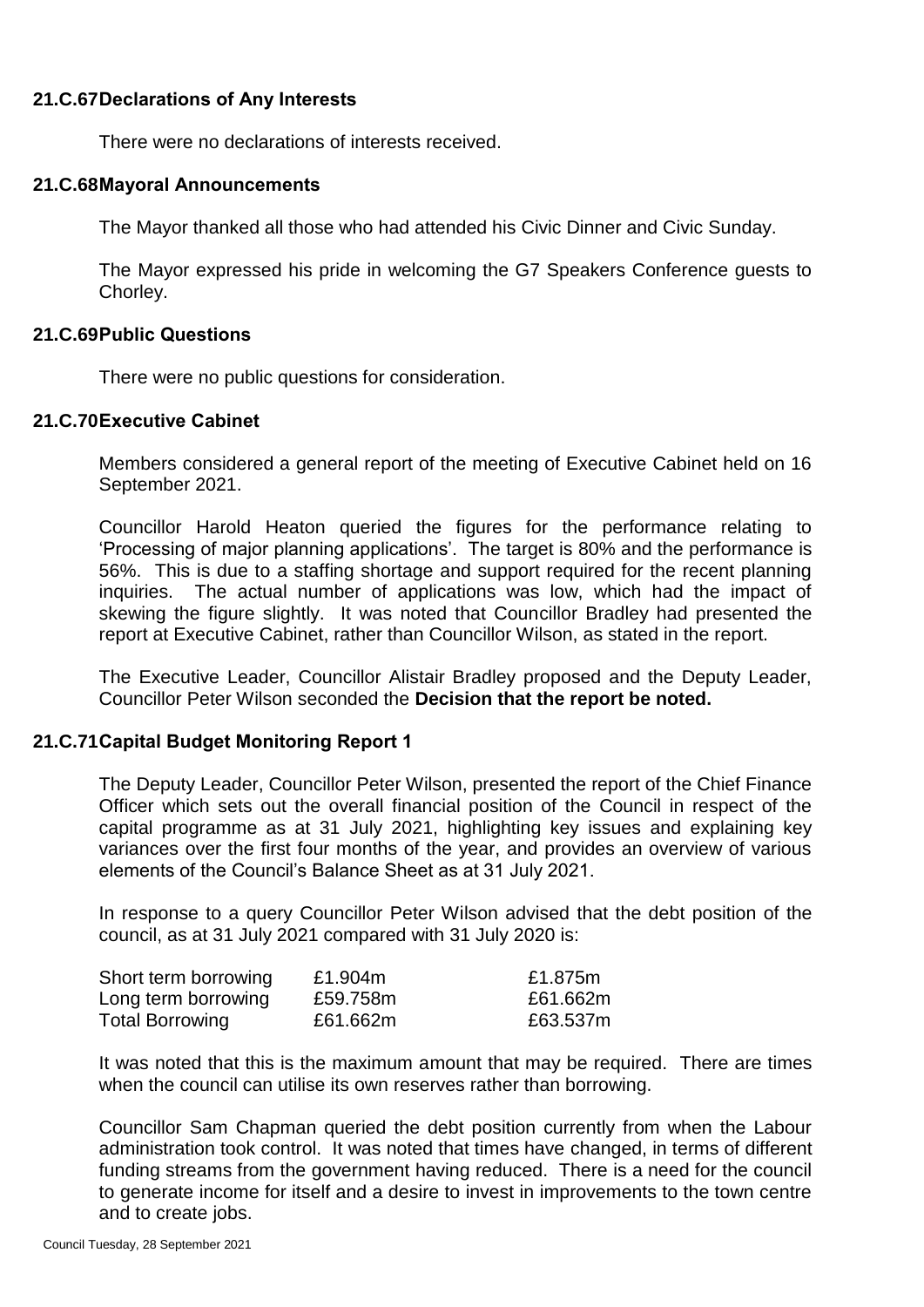The Leader of the Opposition, Councillor Martin Boardman, noted the outstanding amount with the Public Works Board was at the figure noted as the total figure of £61,000m.

The Deputy Leader, Councillor Peter Wilson proposed and the Executive Leader, Councillor Alistair Bradley seconded the (by majority) **Decision** 

**To approve the following variation to the programme (which has been included in Appendix B) £150,000 budget to be funded from reserves for capital works to upgrade and unify the network to include access points for improved Wi-Fi coverage.** 

## **21.C.72Governance Committee**

Members considered a general report of the meeting of the Governance Committee held on 28 July 2021.

The Chair of the Governance Committee, Councillor Debra Platt proposed and the Vice-Chair, Councillor Hasina Khan seconded the **Decision that the report be noted.**

## **21.C.73Update on Temporary Civic Square Proposals**

The Executive Leader, Councillor Alistair Bradley, presented the report of the Director of Commercial which sets out an overview of the temporary civic square proposals. This issue had been discussed at a recent working group at which this update report had been requested to enable a wider debate.

Buzz Bingo had surrendered their lease to the council due to the impact Covid had on their business in July 2020. As work had begun on site clearance in October 2020 the civic square development was progressed through the Future High Street Fund bidding process but the bid was not successful. Chorley was put in tier 2 for the Levelling Up fund and that round of funding has yet to be released.

Of the options considered the use of the site as a temporary car park is considered the best, until government funding is forthcoming for further development.

The Leader of the Opposition, Councillor Martin Boardman, queried the temporary nature of the car park and expressed a desire to see the site in use as a car park for at least a year. It was acknowledged it is not possible to give any guarantees on when the site may be developed. Future consideration of the car parking strategy for Chorley was suggested.

Councillor Bradley undertook to share the 'levelling up' bid from the council to the government with Councillor Aidy Riggott at an appropriate time and noted it has not yet been submitted. There is a desire to work across Lancashire, but there is no certainty at the current time.

The Executive Leader, Councillor Alistair Bradley proposed and the Deputy Leader, Councillor Peter Wilson seconded the Decision **that the report be noted.**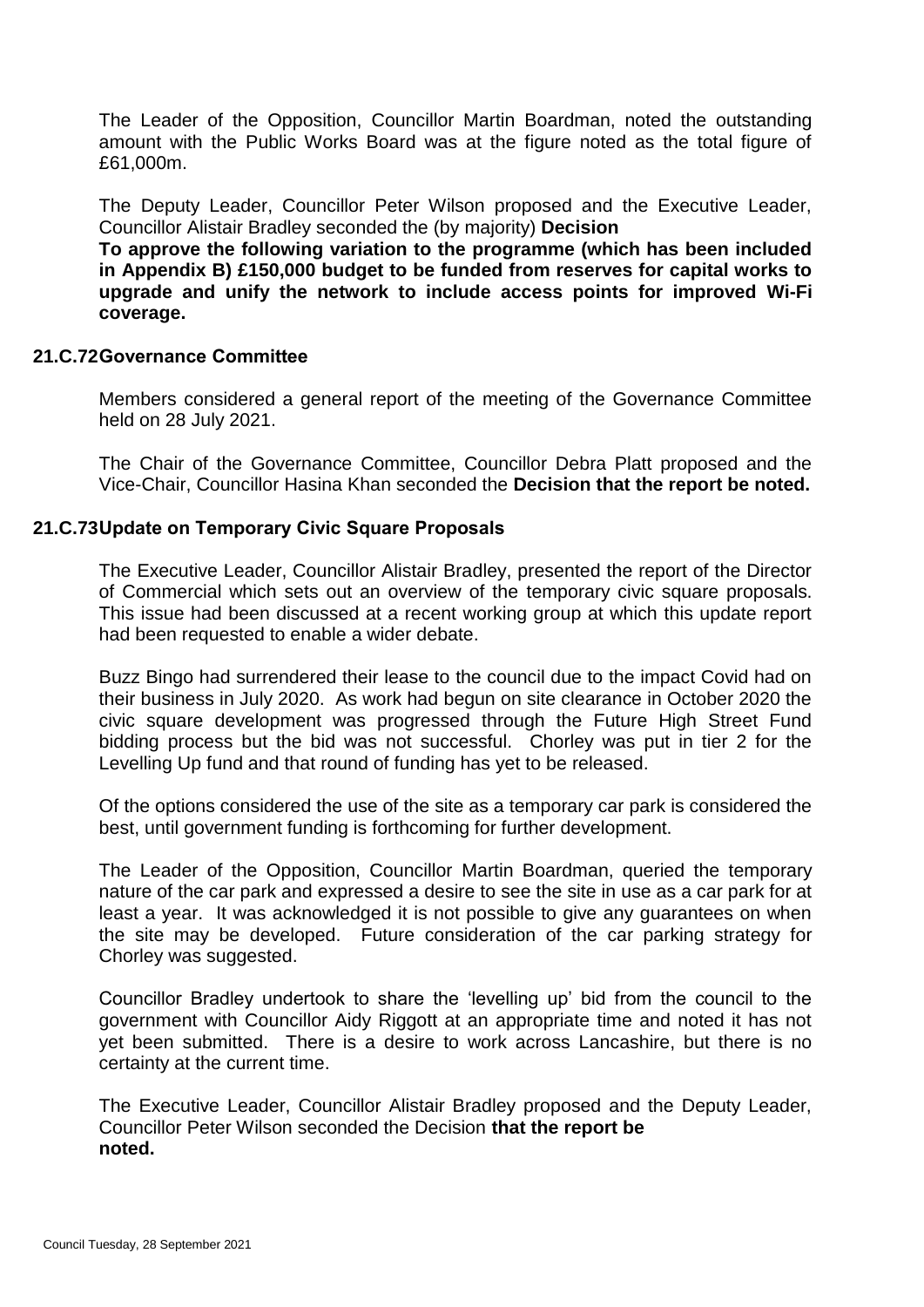# **21.C.74Questions Asked under Council Procedure Rule 8**

A question was received from the Leader of the Opposition, Councillor Martin Boardman for Councillor Peter Wilson (Executive Member Resources).

"On behalf of the Conservation Group of Councillors we would like to thank our MP and Speaker Sir Lindsay Hoyle for hosting the G7 Speakers Conference here in Chorley.

It was a pleasure to see speakers and guests from the wider international community enjoying many of the sights, experiences, products and people that our diverse Lancashire town has to offer.

The event appeared to be a great success showcasing the very best of Chorley and Lancashire.

We would however like to ask Cllr Wilson to clarify if any costs and expenses were borne by Chorley Council; what these costs are and if the Speakers Office is to reimburse the council for these in due course?"

Councillor Wilson explained that as he works for the MP the Executive Leader, Councillor Bradley, had taken the decisions in relation to this matter.

The final costs are not yet known, but related to Streetscene and Astley Hall staff overtime (£5,000), signage which are reusable (£3,500) and compensation for businesses not able to trade (£10,000).

Councillor Wilson noted the excellent local, national and international press coverage during the event and the positive impact this will have. There is also 'A Taste of Parliament' exhibition ongoing at the Coach House which can only be seen at Parliament usually. He expressed his view that the benefits of the event outweighed the costs. The final costs will be shared when available.

Councillor Boardman requested that a tourism guide be published as soon as possible to capitalise on the positive publicity. Councillor Bradley advised that a town guide is in production, and an extended guide in conjunction with town centre traders. Other events to raise Chorley's profile are planned for later in the year, including a business and a climate event.

### **21.C.75To consider the Notices of Motion given in accordance with Council procedure Rule 10**

No Notices of Motion were submitted in accordance with Council Procedure Rule 10.

### **21.C.76Exclusion of the Public and Press**

The Executive Leader, Councillor Alistair Bradley proposed and the Deputy Leader, Councillor Peter Wilson seconded the (unanimous) **Decision that the press and public be excluded from the meeting for the following item of business on the grounds that it involves the disclosure of exempt information as defined by paragraph 3 of Part 1 of schedule 12A to the Local Government Act.**